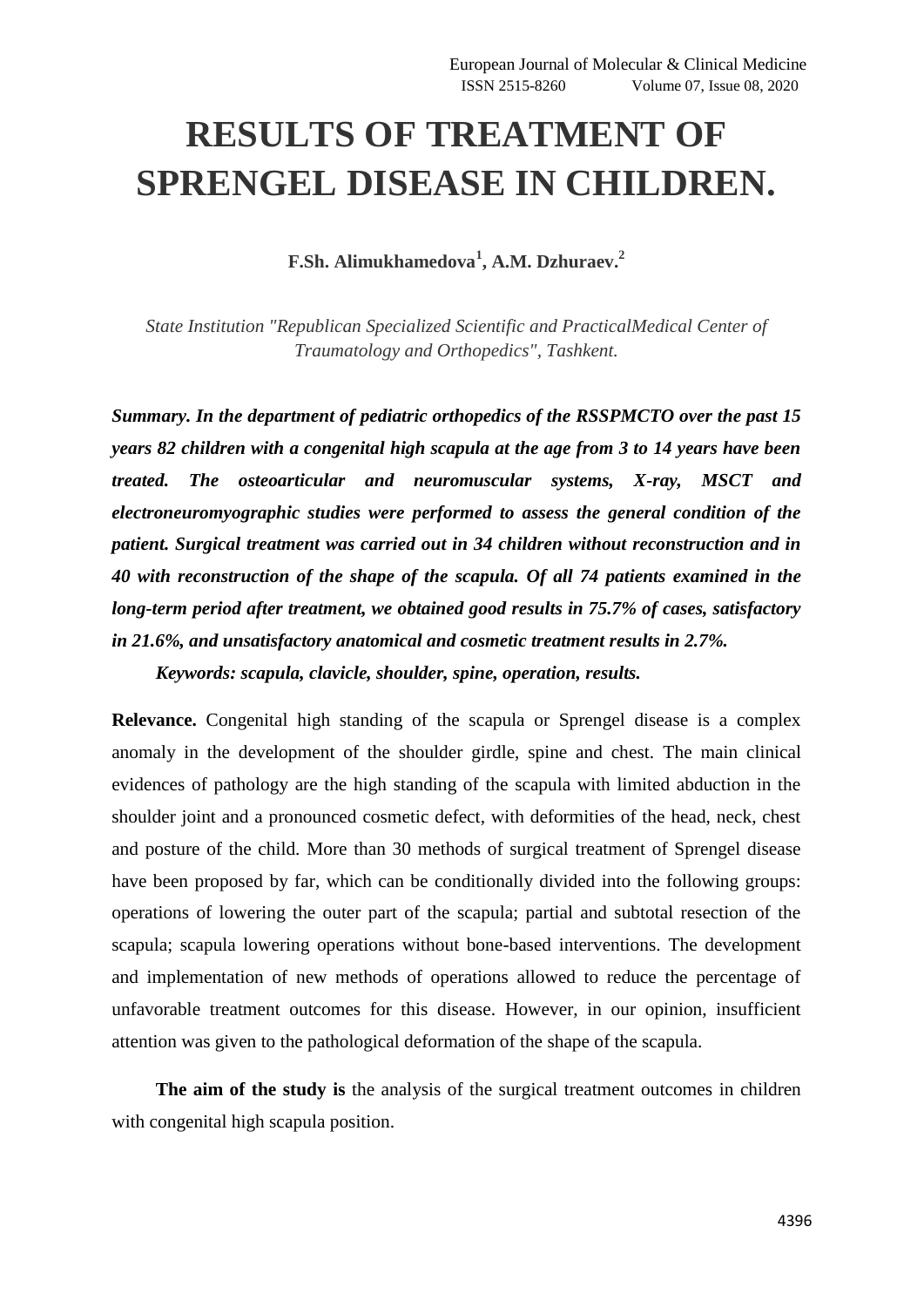**Materials and research methods.** The object of the study was 82 children with a congenital high scapula, treated in the department of pediatric orthopedics of the State Institution RSSPMCTO of the Ministry of Health of the Republic of Uzbekistan for the period from 2005 to 2020. 84 operations were performed in 82 children. The repeated operations were performed in 2 children due to partial recurrence of the pathology.

The clinical designs, radiological, MSCT and ENMG research methods in the diagnosis of Sprengel disease were applied [1,2,3,4]. Clinical and X-ray examinations were performed in all patients, MSCT - in 42, ENMG - in 34 children.

Our observations have shown that in the process of choosing the volume of surgical accommodations and achieving treatment results, the shape of the scapula is important. After analyzing the performed X-ray and MSCT studies, the patients were divided into 4 groups [Fig. 1]:

1. There were 4 patients with mild degree of Sprengel disease without deformation of the scapula.

- 2. There were 31 patients with concave deformation of the scapula along the length.
- 3. There were 21 patients with concave deformation of the scapula across the width.
- 4. There were 26 patients with mixed deformity of the scapula.



Fig. 1. Distribution of patients depending on changes in the shape of the scapula (description in the text).

Among our patients, children with concave and mixed deformation of the scapula prevailed. Therefore, all these children in the process of surgical treatment were need to correct the shape of the scapula. Sprengel disease without deformity of the scapula were observed only in children of younger age groups, with soft tissue and mild deformity. We consider that with the growing due to the disturbed balance of forces of various muscle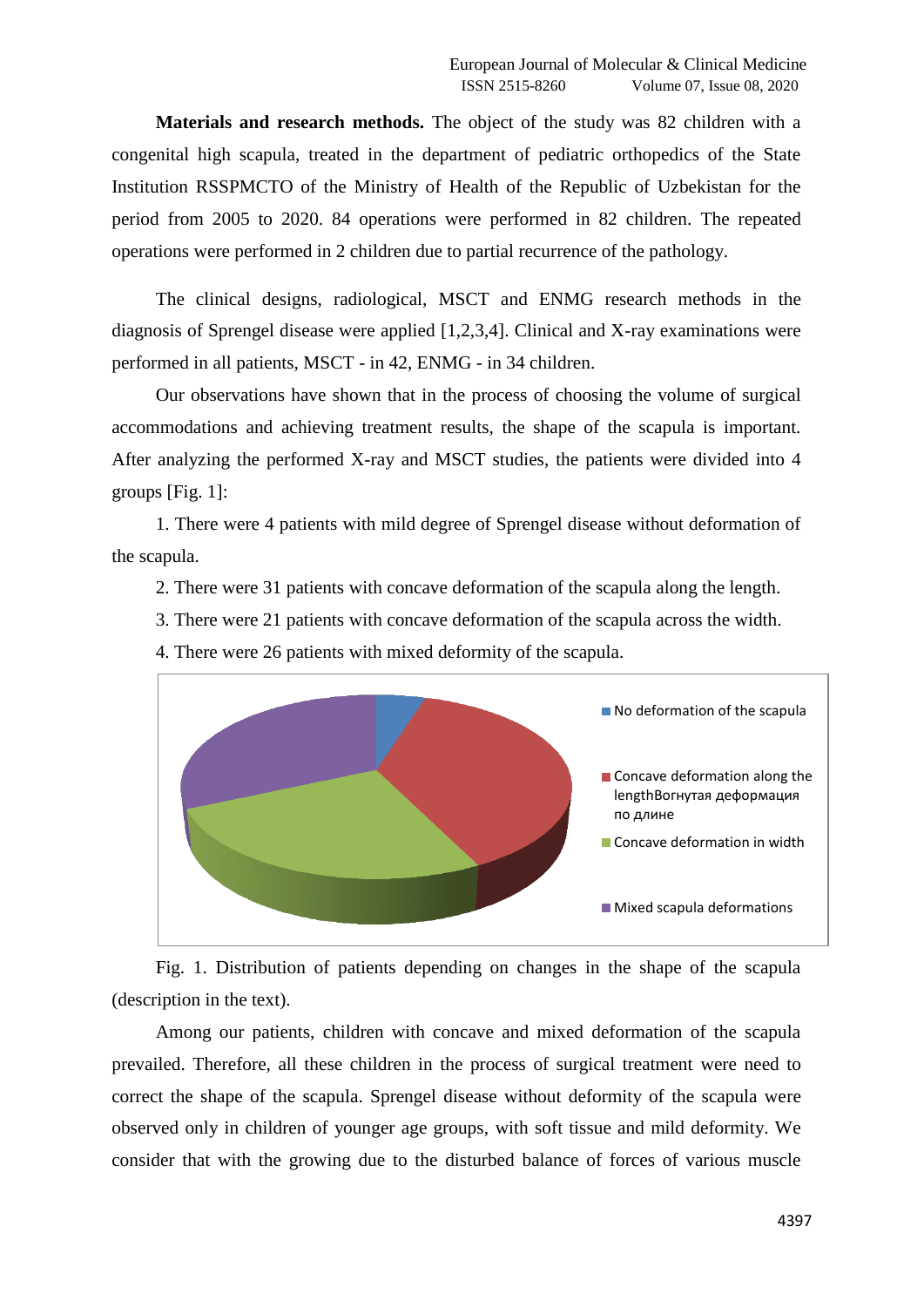groups the secondary deformities of the scapula are developed over time in children. Therefore, early diagnosis and early radical treatment of Sprengel disease in children is the prevention of the development of secondary deformities and the progression of the pathological process.

We consider all cases of Sprengel disease to be an indication for surgical treatment in the absence of a visible positive effect of conservative treatment in children over 3 years old. Conservative treatment can be provided in children under 3 years and, in general, it is a preparatory stage before the main surgical treatment.

The surgical treatment of the high standing of the scapula was perfomed in the following order: first of all, the scapula was mobilized, specifically its medial edge, the superior medial and inferior angles, the anterior and posterior surfaces of the scapula, then pathological rotation was eliminated with bringing the scapula down to a healthy level, the adaptation of the scapula surface to the chest was checked, the scapula was fixed with stitching of its lower angle in the "pocket" between the chest and the broadest muscle of the back [8,9,10,11,12,15].

Our observations have shown that in order to prevent the development of scapula deformities as children growing, it is advisable to assess comprehensively the state of changes in the shape of the scapular bone and make corrections during surgery. The methods for correcting hook-shaped, concave and mixed deformities of the scapula are proposed. The essence of the method is that after complete mobilization of the scapula with the use of bone holders, we make a fracture of the scapula according to the type of "fracture of the green branch" and fix the fragments with intercrossing knitting needles for 3 weeks. We applied the technique for the surgical correction of scapula deformity in 42 children (Fig. 2).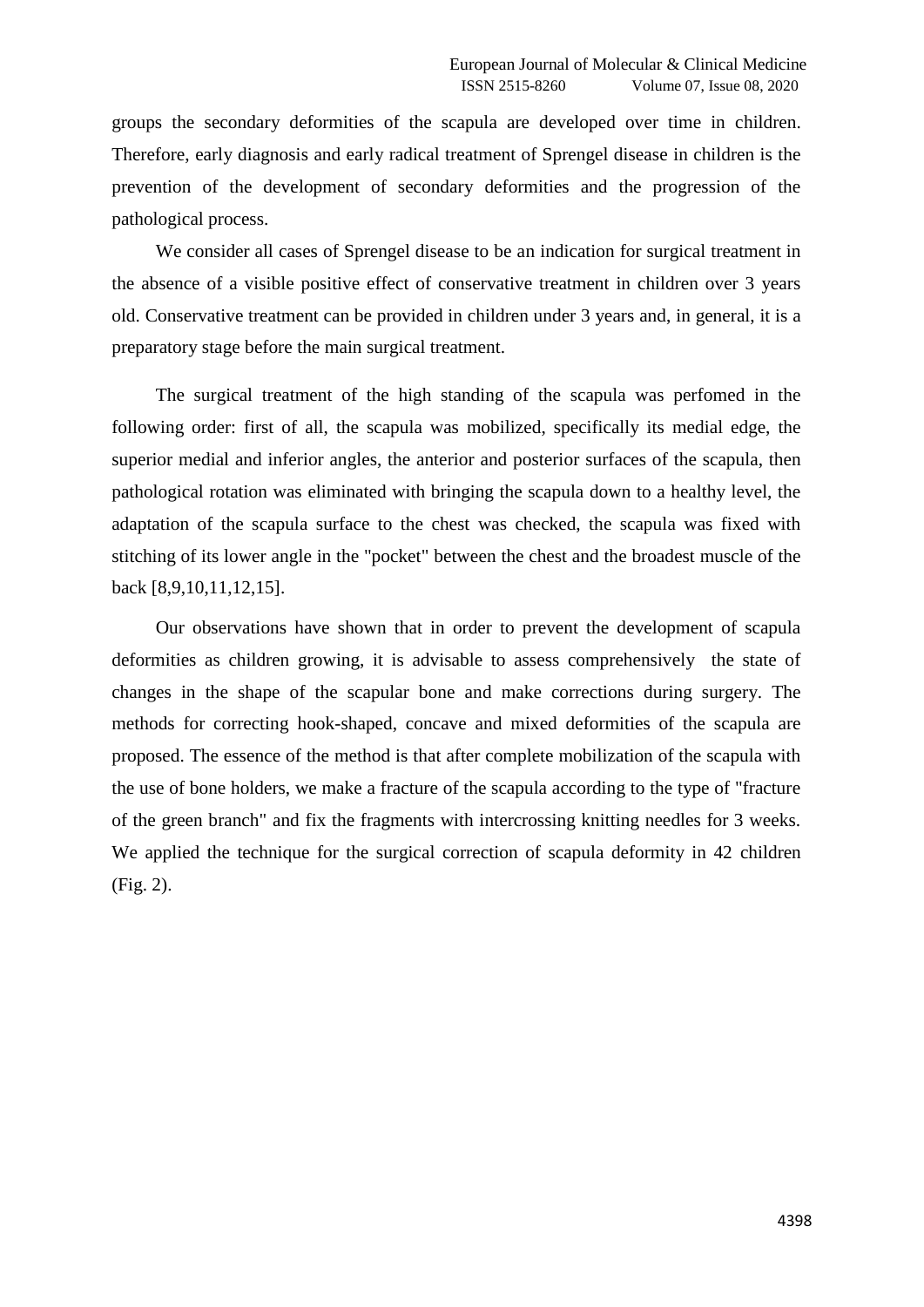European Journal of Molecular & Clinical Medicine ISSN 2515-8260 Volume 07, Issue 08, 2020



Fig. 2. Method of correction of concave deformation of the shoulder blade in width and length (description in the text).

We consider it is appropriate to divide the postoperative management of patients into four periods:

1. Early postoperative period is up to 1 week

2. Second postoperative period is up to 3 weeks

3. The first rehabilitation period after surgery is from 1 month to 3 months

4. The period of medical and social rehabilitation of children after surgery is from 3 months to 1 year.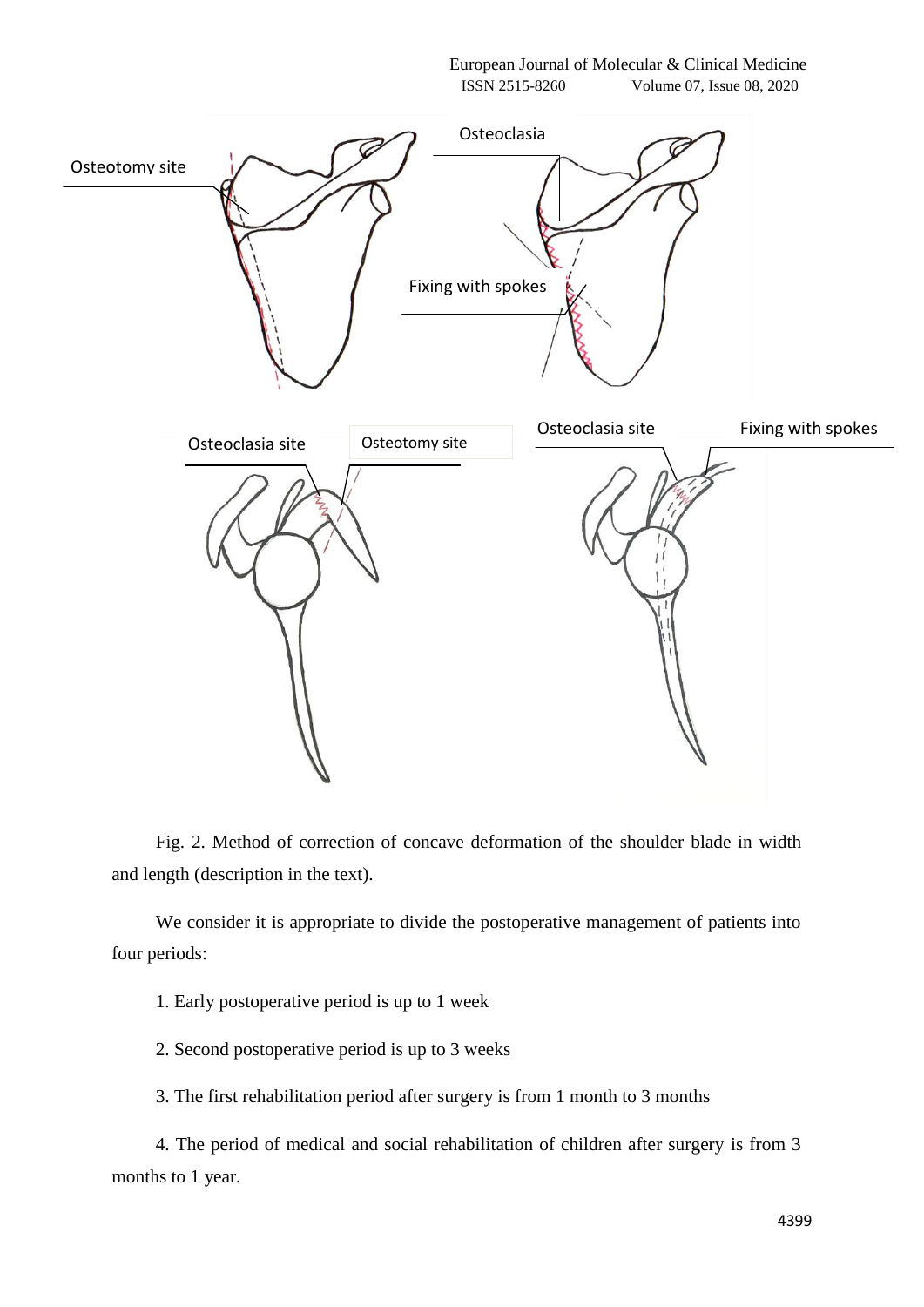Timely implementation of rehabilitation measures with the use of physiotherapy and exercise therapy are allowed to obtain good treatment outcomes.

The treatment outcomes for children with congenital high scapula position were assessed by the restoration of the anatomical and cosmetic shape and functional state of the upper limb [5, 6]. Our observations showed that the anatomical and cosmetic results after surgery in children with a high scapula position depended on the severity of the disease, the presence of concomitant diseases and the operations performed [13, 14, 16]. Long-term results of treatment were studied in 74 children after surgical treatment in the period of one to 14 years. Among these, there were 34 children from the first group underwent surgery without scapula reconstruction. And there were 40 patients from the second group, who underwent surgery for lowering the scapula with reconstruction of the shape of the scapula.

The anatomical and cosmetic results of the treatment were assessed according to a three-point system: good, satisfactory, and unsatisfactory.

The restoration of the anatomical and cosmetic shape of the neck and shoulder girdle was assessed by the symmetry of the right and left halves of the neck, by the height of both shoulder blades, by the symmetry of both halves of the chest, the ratio between the scapula and the spine, the comparative state of the scapular regions of the back, the state of the postoperative scar, the posture of the child, the presence of rotation and cranial mixing of the scapula.

Good anatomical and cosmetic results included when in patients, the right and left sides of the neck were symmetrical, and the cranial mixing of the scapula was up to 1 cm, the both halves of rib cage were symmetrical, the medial mixing of the scapula was insignificant and invisible on clinical examination, the scapular regions were symmetrical, postoperative scar smooth, the child's posture was correct, in addition, on the X-ray and MSCT there was no rotation of the scapula and cranial mixing up to 1 cm from the lower edge of the 2nd thoracic vertebra.

Anatomical and cosmetic results were considered satisfactory: both halves of the neck were symmetrical or there was slight asymmetry, the cranial mixing of the scapula was up to 1.5-2.0 cm, the thorax - the right and left halves had noticeable asymmetry, the scapular regions were symmetrical, the medial edge of the scapula protruded, Posture - residual lateral curvature of the spine, on X-ray and MSCT scapula rotation was up to 5-6 degrees, cranial displacement was up to 1.5-2.0 cm.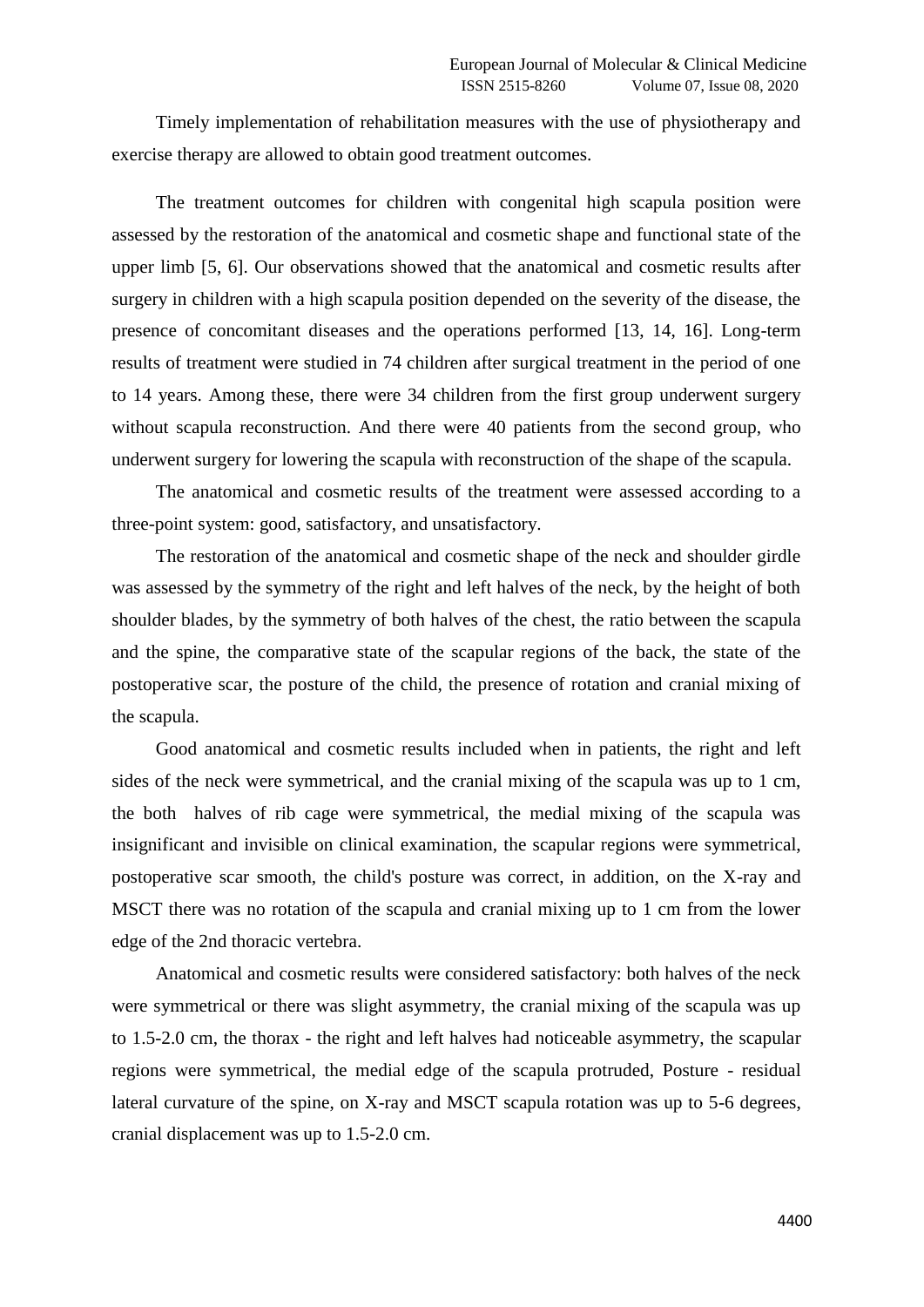Of all 74 patients examined in the long-term period after treatment, we obtained good results in 75.7% of cases, satisfactory in 21.6%, and unsatisfactory anatomical and cosmetic treatment results in 2.7% (Fig. 3).



Fig. 3 Indicators of the results of surgical treatment of Sprengel disease.

## **The functional results of surgical treatment of Sprengel disease were assessed according to the following criteria:**

The amount of abduction of the shoulder and upper limb, the presence of pain in the shoulder joint and in the area of the scapula during movement, the ability to use the upper limb for self-care and exercise, the presence or absence of neurological changes in the upper limb.

The overall assessment of the functional results of treatment was also carried out according to a three-point system: good, satisfactory, and unsatisfactory.

Functional results were considered good when:

abduction of the shoulder and upper limb in the shoulder joint up to 160 degrees, pain during movement of the upper limb is absent, the upper limb is used for self-service in full, there are no neurological disorders.

The functional results were considered satisfactory when:

1. Abduction of the shoulder and upper limb in the shoulder joint is up to 140 degrees

2. There is mild pain in the scapula or shoulder joint with maximum abduction and rotation of the shoulder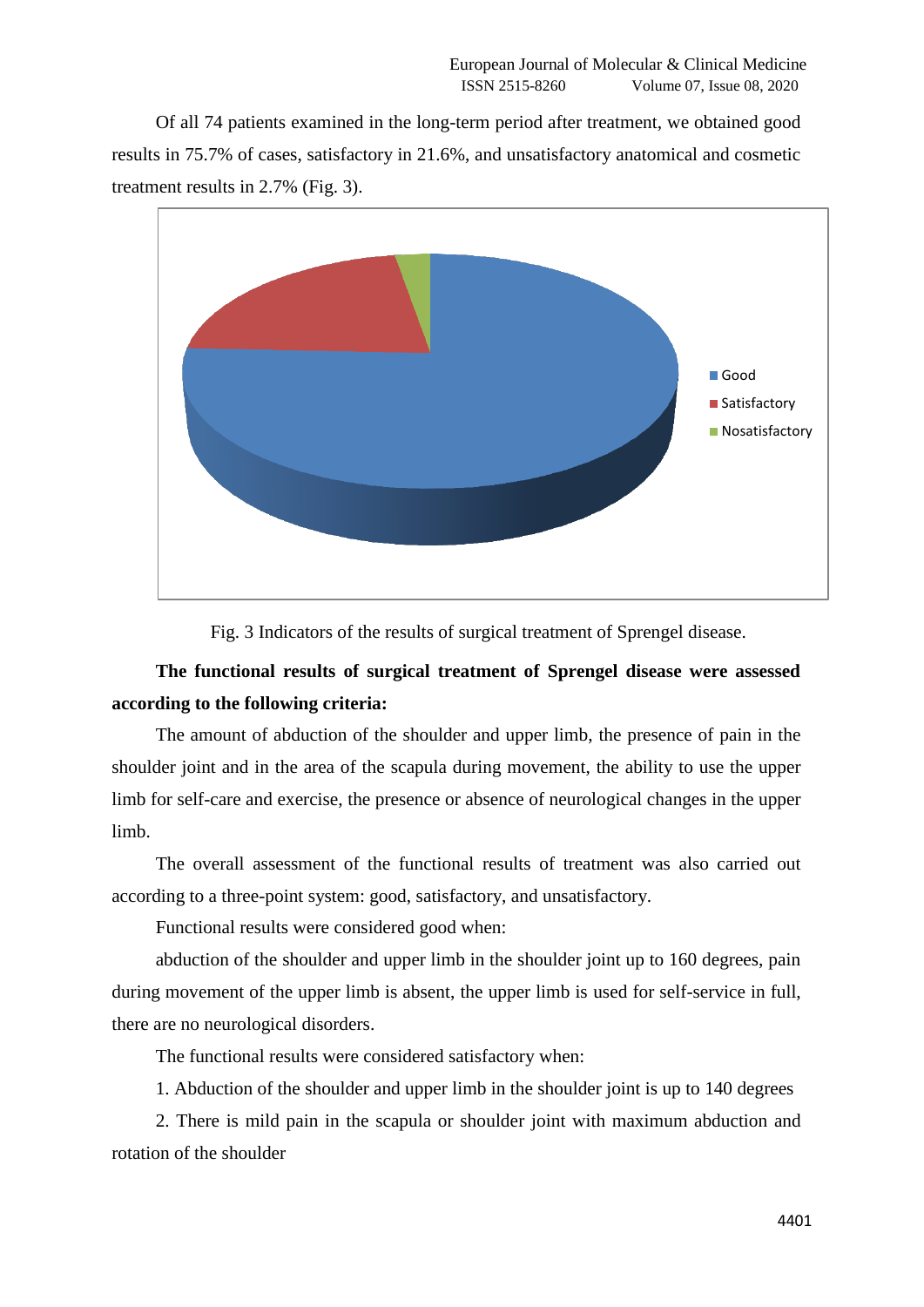3. The upper limb is used in full self-service

4. Neurological disorders: at times numbness in the fingers and paresis are noted.

Good functional results of treatment were obtained on average in 81.0% of patients, satisfactory - in 16.2%. Comparative analysis of the two groups of patients showed that the functional results of treatment depended on the reconstruction of the shape of the scapula. The adaptation of the scapula to the chest surface allows the scapula to slide smoothly during shoulder abduction. If in the first group of patients we noted good results in 76.4% of cases, then after the reconstruction of the scapula good results were observed in 85.0% of patients.

As an example, we present our observation with a good result of a patient with Sprengel disease on the right (Fig. 4).



Fig. 4. Umurzakov From 8 years old photo and MSCT examination before and after surgery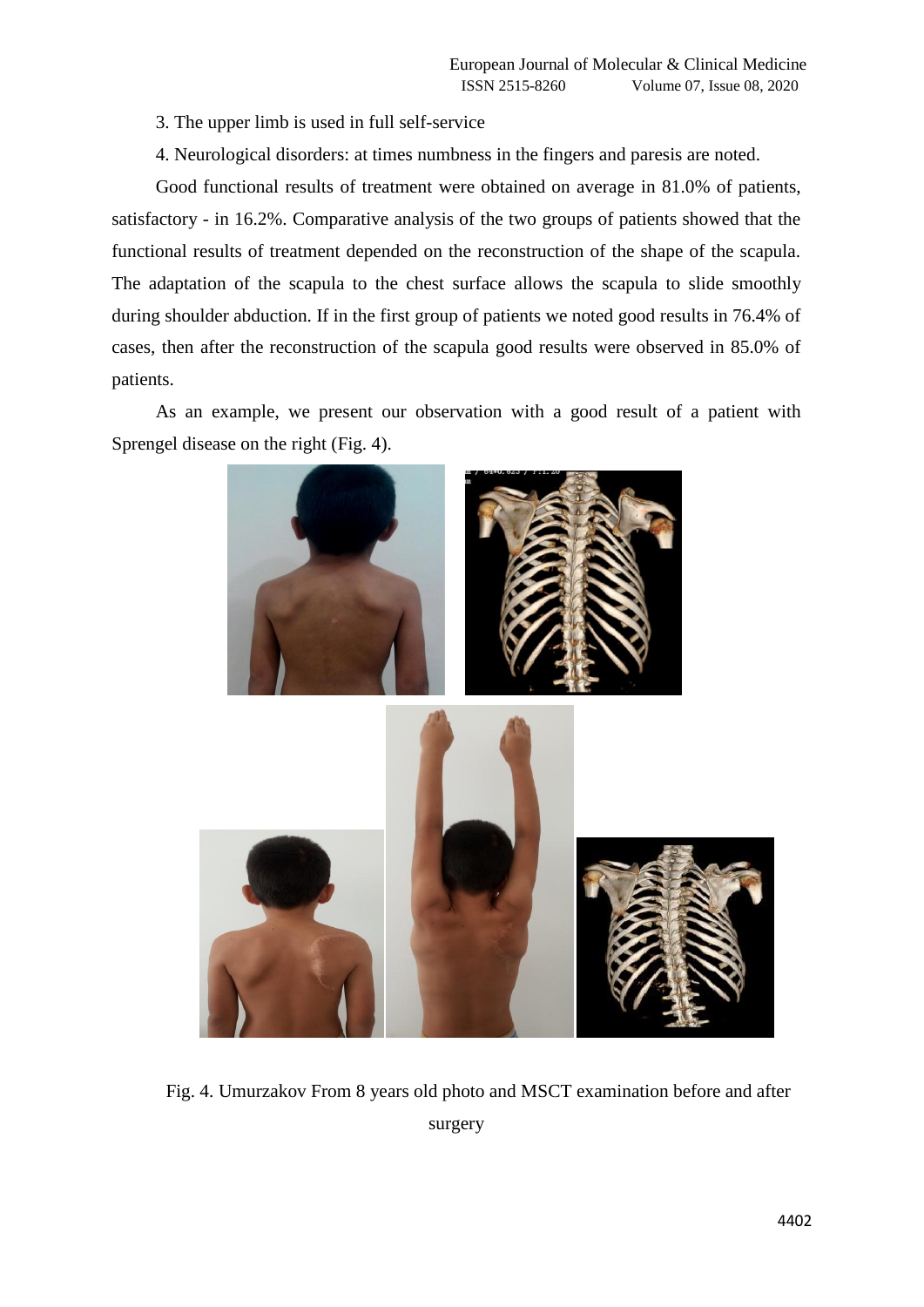The second observation with a satisfactory result of a patient with Sprengels disease on the left (Fig. 5).



Fig. 5. A. Alokhonov 6 years old image and MSCT examination before and after surgery

.

Good treatment results have been achieved in children under 10 years of age and with soft tissue forms of the disease. Due to the presence of severe pathological changes in the scapula, bones of the chest and shoulder girdle with bone forms, the restoration of the function of the upper limbs may be difficult. In addition, as children growing, the secondary deformities of the spine, chest, scapula are added to the underlying disease, which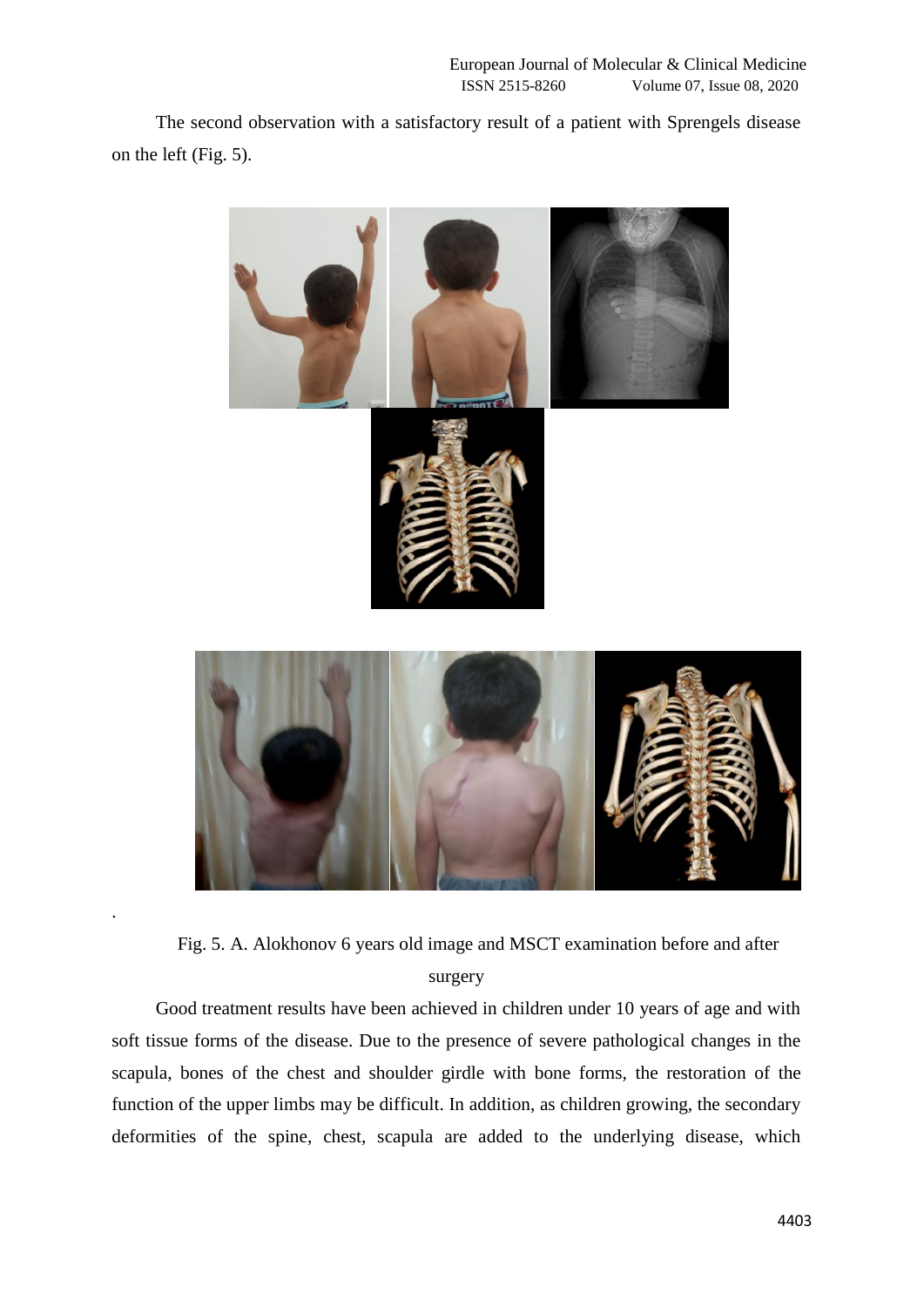complicates the course of the disease. Consequently, it is advisable to perform surgical treatment of Sprengel disease in children under 7-10 years of age.

Thus, the surgical treatment of the congenital high standing of the scapula is a difficult task. The successful completion of this task requires a comprehensive examination of the child using modern methods for diagnosing the condition of the skeletal system, innervation, muscles of the shoulder girdle and shoulder joint. After a comprehensive assessment of the patient's condition, a plan of surgical intervention should be drawn up. Full mobilization from the surrounding tissues, strands and bringing down the scapula to a normal level is accompanied by significant tissue trauma and requires careful postoperative care for a sick child. Systematic postoperative rehabilitation treatment using the entire arsenal of physiotherapy and exercise therapy makes it possible to restore the functionality of the upper limb. To facilitate the uniform sliding of the scapula along the surface of the chest, the method of option is our proposed reconstructive surgical correction of the pathological shape of the scapula.

## **CONCLUSION:**

1. The severity of anatomical and functional disorders in congenital high standing of the scapula is in direct depending on the changes in the shape of the scapula. In children with Sprengel disease, pathological changes in the shape of the scapula are observed in 95.1% of cases.

2. X-ray and MSCT studies revealed 4 types of changes in the shape of the scapula in Sprengel disease: without deformity, with a hook-shaped deformity of the supraspinatus, with concave deformity of the body and with mixed deformity of all parts of the scapula.

3. Surgical treatment of Sprengel disease is advisable to carry out differentiated, taking into account the form of the disease and pathological changes in the scapula. A prerequisite is the complete correction and adaptation to the surface of the thorax of the proximal region and the body of the scapula.

4. The proposed methods of correction of the pathologically altered shape of the scapula allowed to improve the results of surgical treatment of children with Sprengel disease. We achieved good anatomical results in 80.0% of observations and functional results in 85.0% of children.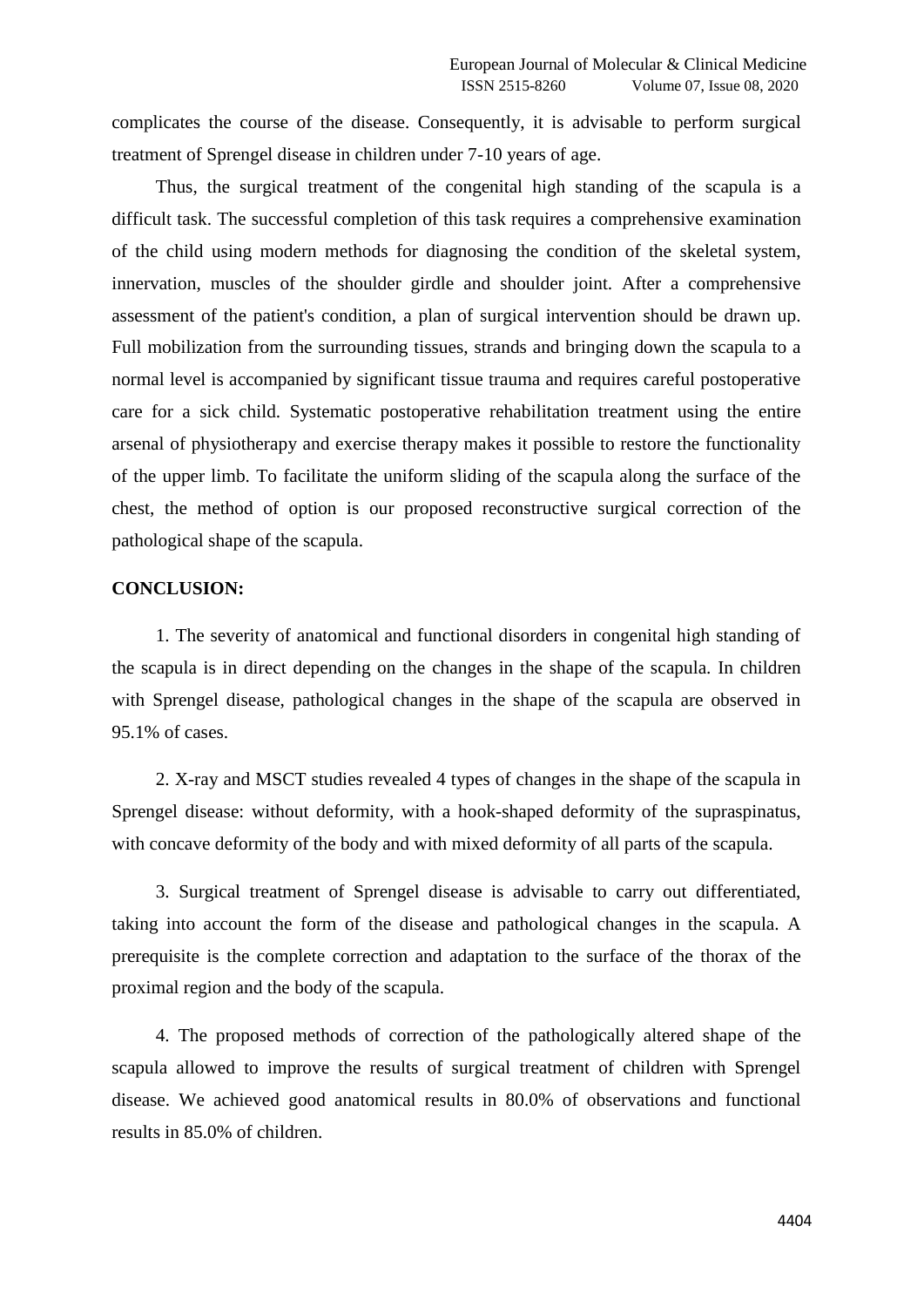## **REFERENCES**

- [1] Algazali M.I. Sprengel deformity associated with an omvertebral bridge between the inferior angle of the scapula and the cervical spine: a case history. Qad Med J. 2014; 10: 234-8.
- [2] Azuz E.M. CT demonstration of the omvertebral bone. Ped Radiol. 2007; 37: 404.
- [3] Sadofieva V.I. Normal X-ray anatomy of the shoulder girdle and upper limb // Normal X-ray anatomy of the osteoarticular system of children. - L .: Medicine, 1990. - p. 80-104.
- [4] Solanki S, Bhat D.I., Devi B.I. The "Os" variants of the vertebral prove that this is wrong. Neurol India.2016; 64: 984-7.
- [5] Boon JM, Potgieter D, Van Jaarsveld Z, Frantzen DJ. Congenital undescended scapula (Sprengel deformity): a case study. Clin Anat. Mar 2002;15(2):139-42.
- [6] Congenital High Scapula / A. Khairouni, H. Bensahel, Z. Csukonyi et al. // J. Pediatr. Orthop. - 2002. - Vol. 11, № 1. - P.85-88.
- [7] Da Silva Reginaldo S, de Macedo RR, de Andrade Amaral R, Cardoso AL, Araújo HR, Daher S.,*[Sprengel's deformity: surgical correction by a modified](https://pubmed.ncbi.nlm.nih.gov/27004174/)  [green procedure.](https://pubmed.ncbi.nlm.nih.gov/27004174/)* Rev Bras Ortop. 2015 Nov 16;44(3):208-13. doi: 10.1016/S2255-4971(15)30070-7. eCollection 2009 Jan. PMID: 27004174 Free PMC article.
- [8] Dhir R, Chin K, Lambert S. J Shoulder Elbow Surg. 2018 Feb;27(2):252-259. doi: 10.1016/j.jse.2017.08.011. Epub 2017 Sep 28. PMID: 28964675. *[The](https://pubmed.ncbi.nlm.nih.gov/28964675/)  [congenital undescended scapula syndrome: Sprengel and the cleithrum: a](https://pubmed.ncbi.nlm.nih.gov/28964675/)  [case series and hypothesis.](https://pubmed.ncbi.nlm.nih.gov/28964675/)*
- [9] Elena Traitsevskaya et al. Sprengel deformation // Radio orthopedia. 2016; http://radiopaedia.org/articles/sprengel-deformity.
- [10] Greitemann B. Treatment of congenital elevation of the scapula. 10 (2-18) year follow-up of 37cases of Sprengel's deformity / B. Greitemann, J. Rondhuis, A. Karbowski // Acta Orthop. Scand. - 1993. - Vol. 64(3), №6. - P.365-368.
- [11] Harvey E.J., Bernstein M., Desi N.M., Saran N., Owell J.A. Sprengel Deformation: Pathogenesis and Management // J Am Acad Orthop Surt. - 2012; 20: 177-86. [PubMed] [Google Scho.